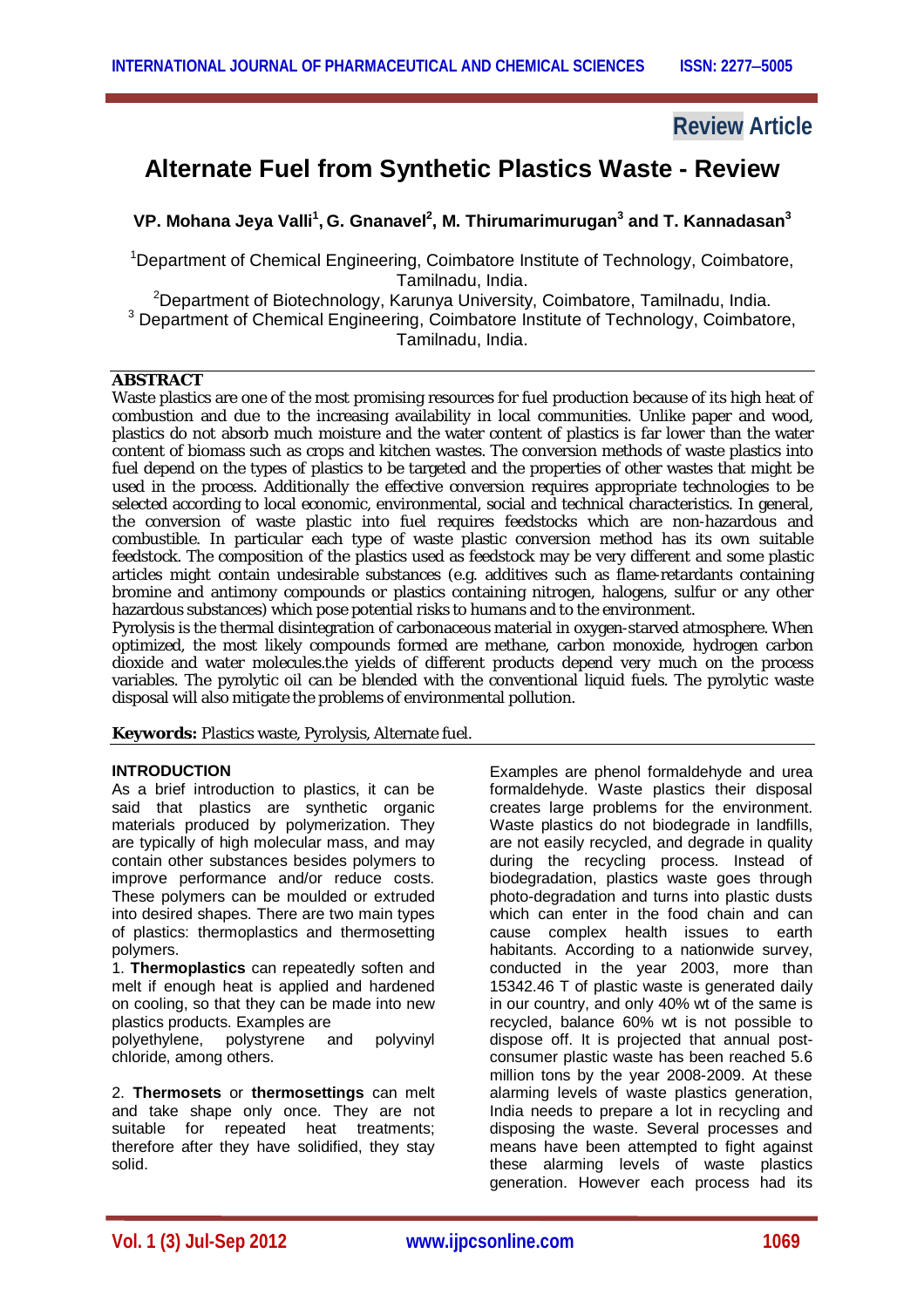drawbacks and economical operational & financial limitations for practical implementation. In this contrast, chemical process such as pyrolysis can be used to safely convert waste plastics into hydrocarbon fuels that can be used for transportation.

Pyrolysis is a state of the art technology, which integrates the thermo-chemical properties of plasma with the pyrolysis process. The intense and versatile heat generation capabilities of Pyrolysis technology enable it to dispose of all types of plastic waste including polymeric, biomedical and hazardous waste in a safe and reliable manner. Pyrolysis is the thermal disintegration of carbonaceous material in oxygen-starved atmosphere. When optimized, the most likely compounds formed are methane, carbon monoxide, hydrogen carbon dioxide and water molecules.

All plastics are polymers mostly containing carbon and hydrogen and few other elements like chlorine, nitrogen etc. polymers are made up of small molecules called as monomers which combine and form single large molecule called polymer. When this long chain of monomers breaks at certain points or when lower molecular weight fractions are formed this is termed as degradation of polymer. This is reverse of polymerization. If such scission of bonds occurs randomly it is called as 'Random De-Polymerization'. In the process of conversion of waste plastic into fuels random De-Polymerization is carried out in a specially designed Reactor in absence of oxygen & in the presence of coal and certain catalytic additive. The maximum reaction temperature is 550°C. There is Total conversion of waste plastic into value added fuel products.

Liquid fuel is defined as plastic-derived liquid hydrocarbons at a normal temperature and pressure. Only several types of thermoplastics undergo thermal decomposition to yield liquid hydrocarbons used as liquid fuel. PE, PP, and PS, are preferred for the feedstock of the production of liquid hydrocarbons. The addition of thermosetting plastics, wood, and paper to feedstock leads to the formation of carbonous substance. It lowers the rate and yields of liquid products. Depending on the components of the waste plastic being used as feedstock for fuel production, the resulting liquid fuel may contain other contaminants such as amines, alcohols, waxy hydrocarbons and some inorganic substances. Contamination of nitrogen, sulfur and halogens gives flu gas pollution. Unexpected contamination and high water contents may lower the product yields and shorten the lifetime of a reactor for pyrolysis Liquid fuel users require petroleum

substitutes such as gasoline, diesel fuel and heavy oil. In these fuels, various additives are often mixed with the liquid hydrocarbons to improve the burner or the engine performance. The fuel properties such as viscosity and ash content should conform to the specifications of the fuel user's burners or engines. No additives would be needed for fuel used in a boiler. A JIS technical specification was proposed for pyrolytic oil generated from waste plastic for use as boiler and diesel generator fuel (TS Z 0025:2004). Skillful operators and a well-equipped facility are required due to the formation of highly flammable liquids and gases.

# **MATERIALS AND METHOD**

The production method for the conversion of plastics to liquid fuel is based on the pyrolysis of the plastics and the condensation of the resulting hydrocarbons. Pyrolysis refers to the thermal decomposition of the matter under an inert gas like nitrogen. For the production process of liquid fuel, the plastics that are suitable for the conversion are introduced into a reactor where they will decompose at 450 to 550 C. Depending on the pyrolysis conditions and the type of plastic used, carbonous matter gradually develops as a deposit on the inner surface of the reactor. After pyrolysis, this deposit should be removed from the reactor in order to maintain the heat conduction efficiency of the reactor. The resulting oil (mixture of liquid hydrocarbons) is continuously distilled once the waste plastics inside the reactor are decomposed enough to evaporate upon reaching the reaction temperature. The evaporated oil is further cracked with a catalyst. The boiling point of the produced oil is controlled by the operation conditions of the reactor, the cracker and the condenser. In some cases, distillation equipment is installed to perform fractional distillation to meet the user's requirements. After the resulting hydrocarbons are distilled from the reactor, some hydrocarbons with high boiling points such as diesel, kerosene and gasoline are condensed in a water-cooled condenser. The liquid hydrocarbons are then collected in a storage tank through a receiver tank. Gaseous hydrocarbons such as methane, ethane, propylene and butanes cannot be condensed and are therefore incinerated in a flare stack. This flare stack is required when the volume of the exhaust gas emitted from the reactor is expected to be large.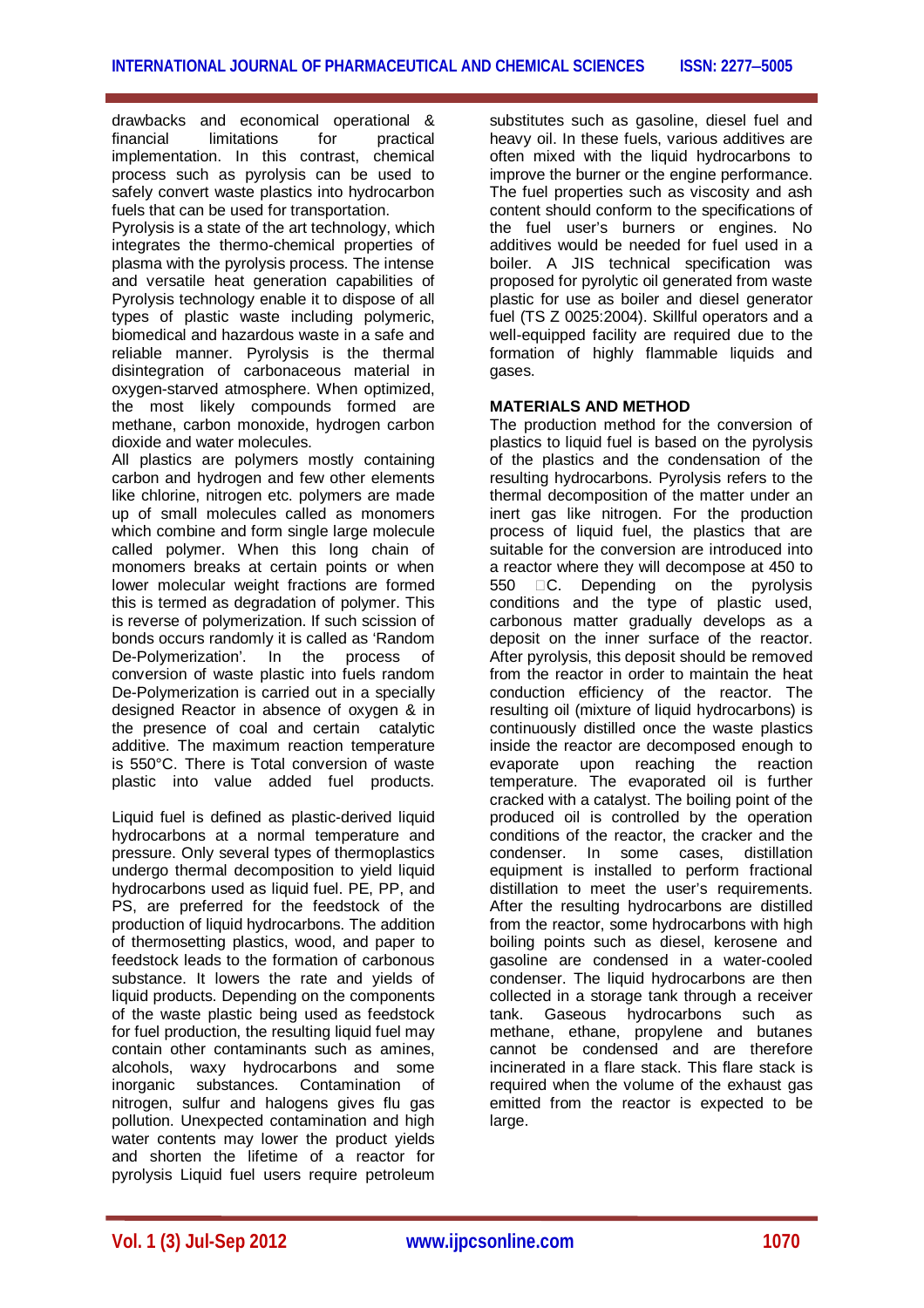



A small-scale conversion process has been performed with the simplified process shown in Figure 2 using various types of mixed waste plastics: high-density polyethylene (HDPE-2), low-density polyethylene (LDPE-4), poly propylene (PP-5) and polystyrene (PS-6). The plastics are collected, optionally shorted and cleaned of contaminants. These plastics types were investigated singly and in combination with other plastic types. The plastics were grinded into small pieces in sizes of 14–15 mm. These small plastic pieces were analyzed by EA-2400 (elemental analyzer) in CHNS mode to find the compositions. The analysis is presented as 86% being C, 12% being H, 0.9% being N and about 1.1% being S. The process of conversion involves heating of the waste plastic to form liquid slurry, thermal liquefaction of 370–420 °C of the slurry, distilling the slurry in the presence of cracking with catalyst and also without catalyst, condensing the liquid slurry with distillate to recover the liquid hydrocarbon liquid fuel materials, no additional chemicals are used in the thermal degradation process. In the miniscale conversion process, the weight of a single batch of input plastics for the fuel production process ranges from 300 gm to 3 kg. Produced fuel is called 1st (gasoline), 2nd

(naphtha), 3rd (aviation), 4th (diesel) and 5th (fuel oil) fraction fuel. Also, during the production process, light gases ranging from C1 to C4 are produced and about 3% residue is leftover from the production process. The residue is black colored and contains high BTU value. The 2nd fraction distillation fuel (Figure 1) is called naphtha chemical. The 2nd fraction distillation tower temperature is used at 110–150 °C. Further, fractional distillation NSR fuel production technology obtains almost 38% naphtha chemical product.

![](_page_2_Figure_5.jpeg)

**Fig 2: waste plastics to fuel**

## **RESULTS AND DISCUSSION**

GC/MS tests have been performed to investigate the composition of the produced 2<sup>nd</sup> fraction fuel. The GC/MS Clarus 500 instrument is a product of Perkin Elmer and it uses the Turbo mass software to operate all its functions. An Elite-5ms 30 m, 0.25mm ID column was used. The temperature conditions are from 35 °C to 250 °C. The ramping rate of 4 °C/min to 130 °C holds for 1 min and ramp 2 of 10 °C/min to 250 °C holds for 5 min. Helium is used as a carrier gas. Figure 3 shows chromatograms of producing  $2^{\text{nd}}$  fraction fuel illustrating the carbon chain length.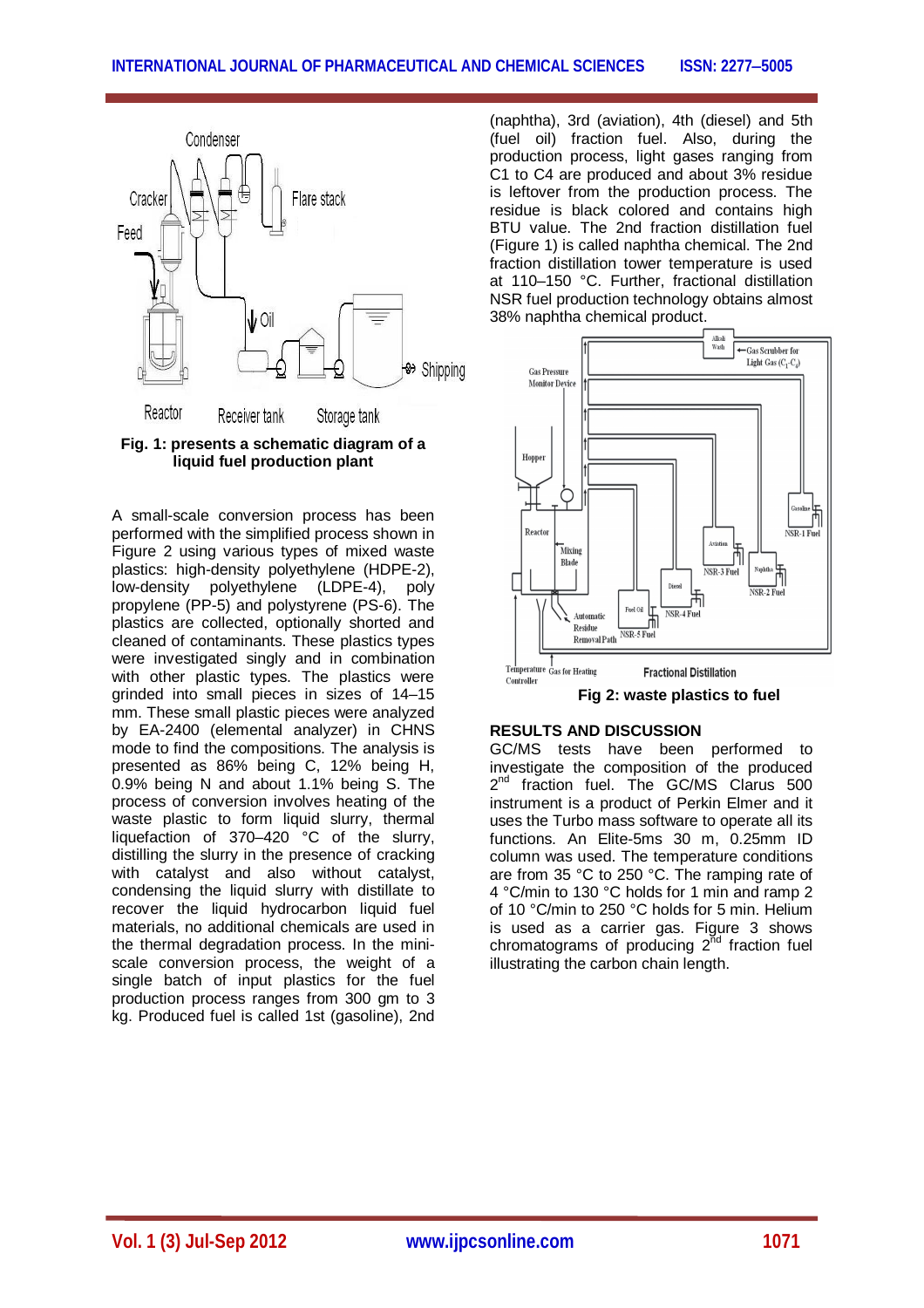![](_page_3_Figure_1.jpeg)

**Fig 3: Gas chromatography and mass spectrometer chromatogram of waste plastic to produce naphtha category Chemical**

![](_page_3_Figure_3.jpeg)

**Fig 4: FTIR spectrum of waste plastic to produce naphtha chemical**

The 2<sup>nd</sup> fraction carbon chain is C6–C14. Gas chromatography and mass spectrometer (GC/MS) show higher peak intensity with retention-time major compound distribution throughout the range of hydrocarbon groups C6–C14, with retention time ranging from 2 min to 27 min. From FTIR (Spectrum 100) analysis of NSR  $2^{nd}$  fractional fuel, we found a perceptible spectrum that has different peak points that we consider as wave numbers. According to the wave numbers in NSR 2nd fractional fuel, functional groups are (Figure) = –C–H, C–CH3, non-conjugated, conjugated, CH<sub>2</sub>, CH<sub>3</sub>, acetates, secondary cyclic alcohol, –CH=CH2 and –CH=CH–(cis). It appears that some functional groups reiterate because their

wave number is repeated, such as C–CH3, non-conjugated, conjugated, acetates and – CH=CH–(cis) groups. Besides, against some wave numbers, we did not find any functional groups but that numbers are not as much as in quantity. It is evident that FTIR analysis of NSR 2nd fractional fuel contains maximum numbers of functional groups (hydrocarbon compounds). Results obtained from Elemental Analyzer (EA) – 2400 indicates that NSR fuel contains 85.44% carbon and 12.96% hydrogen. The average of the fractionated fuels contains 85.00% carbon and 13.00% hydrogen. The empirical formula indicates that the Naphtha Chemical product's carbon and hydrogen ratio is 1:2 and the carbon hydrogen ration is 6.53.